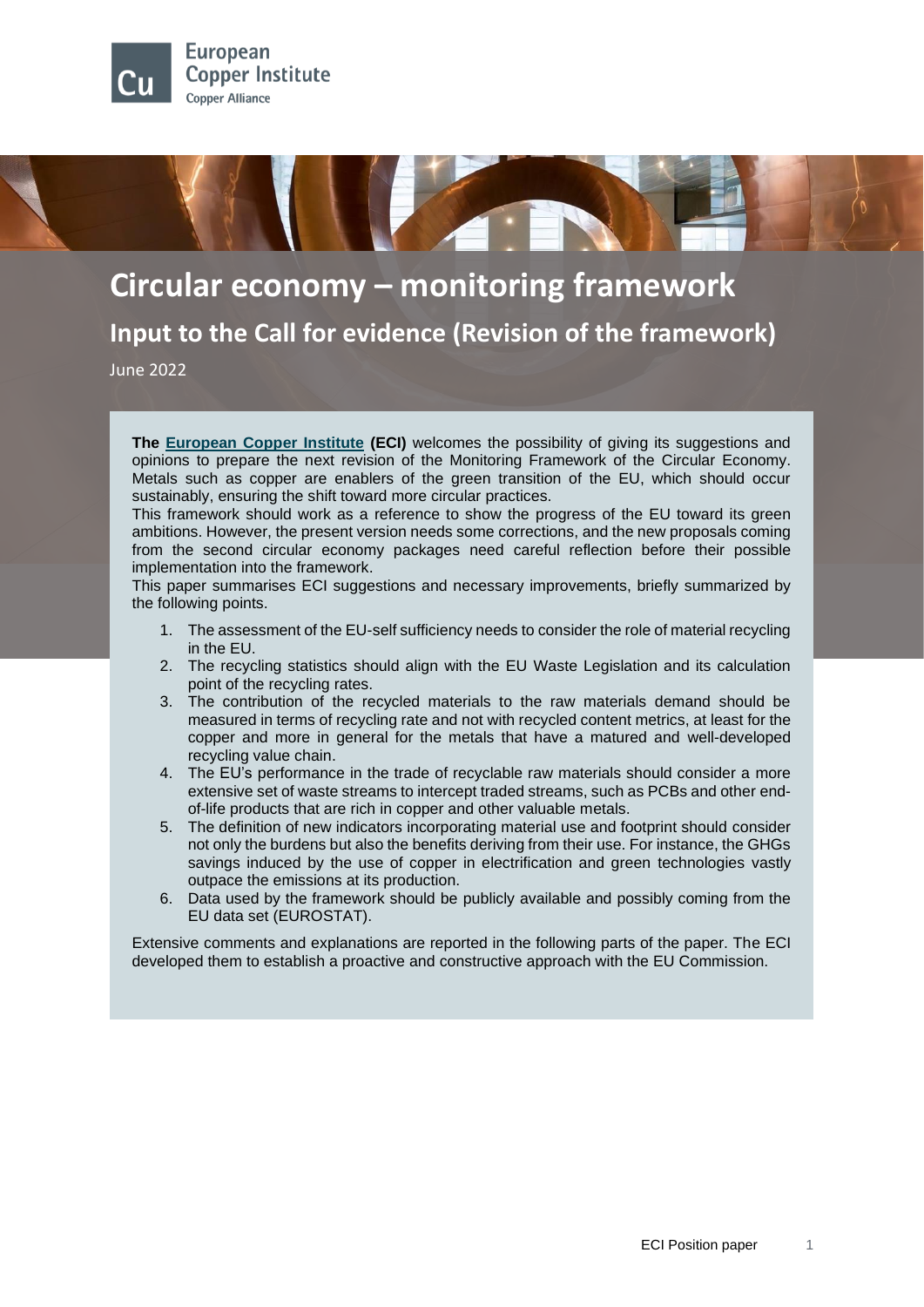

# Introduction

ECI prepared this submission to comment on some indicators used in the Circular Economy Monitoring Framework, published in 2018, and to give its views about the Call for evidence - Ares(2022)3492301 – published in light of this consultation. In particular, the basic framework is composed of different indicators that need some adjustments to track circular economy efforts more accurately. This is in line with CEAP 2.0. package, announcing already since 2020 the possibility for the establishment of new indicators to incorporate different aspects of the EU Green Deal pertaining to the footprint of products and materials.

# 1. Comments on some of the existing indicators

# *a. EU self-sufficiency for raw materials – Production and Consumption Group – Indicator 1*

The indicator has been defined using the import reliance indicator created within the methodology of the Critical Raw Materials. However, it is worth stressing here that many raw materials, even those that are not classified as critical, have an essential role to play in the EU economy; in particular, those that are used in different product value chains that are functional to build green technologies, to enable the lowcarbon transition and to support significant and broader electrification of the economy.

The EU needs to factor the contribution of recycling into the concept of self-sufficiency; for instance, when the recycling rate of a material is effectively occurring in the EU, this element should play as a reinforcing element of the EU self-sufficiency indicator. For this reason, the recycling rate should be considered a factor that mitigates the EU dependency.

**ECI asks to consider the recycling rate of materials within the formula of the indicator of the EU self-sufficiency, i.e. value of the indicator increases when the recycling really occurs in the EU.**

## *b. Overall recycling rates – Waste Management – Indicator 5*

The measuring of the recycling rates showed in the past significant limitations due to the different measuring points adopted by Member States (MS) and the differentiation according to each waste stream. The last revision of the Waste Framework Directive – 851/2018/EU Directive – improved the situation, defining a unique calculation point of the recycling target, where the material recovered from waste enters the recycling process facility. This position will allow the EU Commission and the MSs to assess the tonnage of recycled materials better.

This new approach is relevant to the methodology used in the Circular Economy (CE) Framework to assess recycling, and thus the assessment methodology of the CE framework should be adapted to it. The recycling rate should be calculated as the tonnages of the materials recovered from waste and treated for being recycled divided by the total tonnages that have been collected.

**ECI asks to align the calculation methodology with the reference methodology of the Waste Framework Directive, i.e. recycling occurs when the material enters a final recycling facility.**

*c. Contribution of recycled materials to raw materials demand – Secondary Raw Materials – Indicator 7*

The contribution of the secondary sources to the raw materials demand is assessed by this indicator via the use of the recycled content and assuming the input coming from post-consumer waste fractions as a proper fraction. However, this approach works for sectors where the recycling activity and the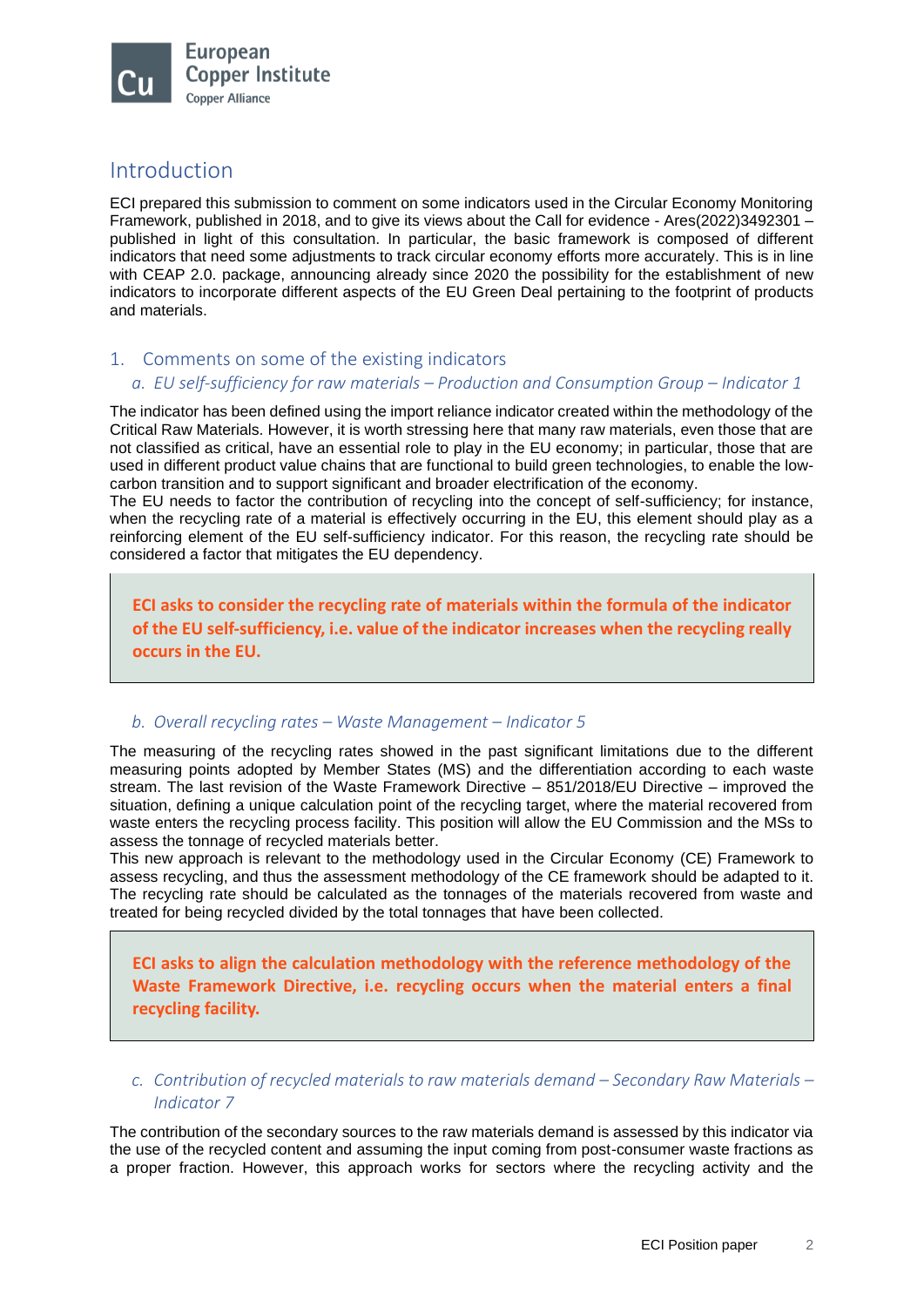

secondary raw materials market are not developed enough because the recycled content is a sectorspecific indicator.

The contribution of recycled materials to the raw materials demand should be measured using the End Of Life Recycling Rate (EOLRR). This metric is much best fit for circular economy purposes because it gives the quantity of the materials recovered at the end of their life that can be made available for the next life cycle<sup>1</sup>.

Moreover, the demand for metals is expected to grow because of – inter alia – the goals of the EU Green Deal (e.g., green technologies and electrification); therefore, the need for secondary raw materials will continue to exceed their availability. Thus, a metric that privileges future availability over the actual use of secondary raw materials is preferable, at least for metals. In addition, it is essential to mention that, for instance, the production of copper always mixes primary and secondary sources to get the best optimisation between energy efficiency and resource savings. Therefore, the two sources do not compete but synergically cooperate for a win-win outcome.

A second relevant aspect is the waste streams to be considered in calculating the indicators. Uniquely the materials recovered from the post-consumer waste stream are considered. However, it is worth considering that considerable amounts of secondary raw materials are recovered and recycled by waste streams generated during the industrial production processes along several supply chains and product value chains. This practice might be perceived as the inefficiency of a system. Still, instead, it represents a mature and effective form of industrial symbiosis where, e.g. the copper left-overs (so-called byproducts or other engineered minerals) generated by e.g. downstream final product manufacturers or other copper processers are returned to the copper scrap market, directly to the copper industry, or even to other sectors (e.g. iron silicate from copper production as safe and sustainable substitute for virgin raw materials in the construction sector). Therefore, both post-consumer and pre-consumer waste streams (i.e. old and new scrap) should be considered.

**ECI asks to consider the End-Of-Life Recycling Rate as the reference indicator for the recycling, at least for copper and metals more in general.**

**ECI asks to consider the valuable materials that are recovered from waste streams generated at industrial levels (i.e. pre-consumer waste) and used in various applications; and not only post-consumer waste.**

### *d. Trade in recyclable raw materials – Secondary Raw Materials – Indicator 8*

The trade of waste streams containing recyclable and valuable fractions is relevant; thus, measuring such activity in the framework is essential. However, it is also crucial to enlarge the monitoring and trace complex products containing significant copper fractions and other valuable metals. The indicators consider waste and by-product streams for assessing the export of plastic; paper, and cardboard; precious metal; iron and steel; copper, aluminium and nickel. But, other streams need to be considered as Waste of Electric and Electronic Equipment or End-of-Life Vehicles, among many others, contain relevant fractions of metals and copper, in particular.

Moreover, these indicators should not be considered in isolation compared to other important information, such as the existence of recycling capacity in the EU and the environmental and safety standards applied at the destination countries where EU waste is exported. These two elements should be part of the framework related to secondary raw materials to highlight elements related to EU

<sup>1</sup> Luis A.Tercero Espinoza, *Critical appraisal of recycling indicators used in European criticality exercises and circularity monitoring*, Resources Policy, Vol. 73, October 2021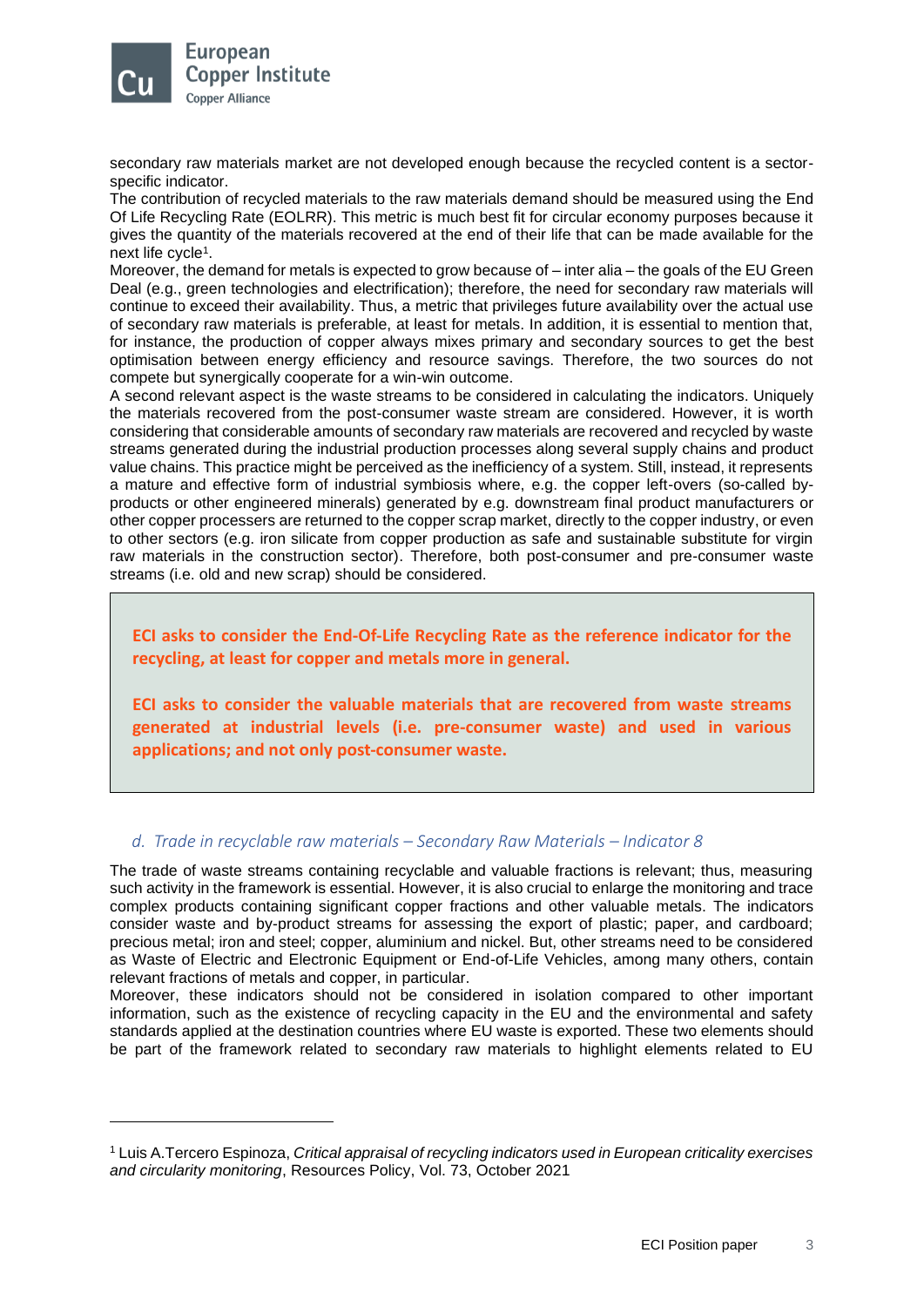

competitiveness in recycling and waste processing and check when the waste export is a sustainable option compared to the domestic processing or EoL treatment.

**ECI asks for the enlargement of the waste stream (Custom Codes) considered in the assessment of the trade indicators. Also, the end-of-life product streams should be taken into account.**

# 2. General comments on the proposals and aims of this call for evidence

The second circular economy action plan and the call for evidence on the circular economy framework propose the following elements:

- the definition of new indicators:
- the use of the European Statistics as much as possible;
- the possible subsequent use of new circular metrics, created as an outcome of Horizon Europe projects;
- the creation of complex indicators cross-linking material consumption and footprint in the EU and beyond.

This proposal wants to track better the progress of the EU towards its goals of the Green Deal. However, it is worth considering the following aspects as a minimum necessary condition for having a system that is efficient in its use and effective in giving relevant information.

- a) The frame needs to use publicly available data from the EU data set (e.g., EUROSTAT); however, it is also vital to secure that all the Member States report on a comparable basis: same data, same methods and assumptions.
- b) The selection of new indicators and the modification of some of the existing ones is necessary because the Green Deal and the transition toward a Circular EU Economy are progressive processes that evolve together with the knowledge around and within them. However, it is vital to limit the number of indicators to just a few relevant ones that use factual data and are reliable, credible and robust.
- c) The framework is an instrument to inform about the general high-level trends towards the headline targets; however, these indicators should not be linked to any legislative target. They are, on the contrary, essential to check the effects of the legislation in the medium-term towards the headline ambitions.
- d) The creation of indicators or metrics that mix material consumption and footprint have been discussed since 2014 when the EU Commission prepared the first draft of the circular economy package. It is relevant that these indicators will take into account also the benefits of using certain materials in society and technological applications, e.g. cradle-to-cradle LCA along the supply chains where the materials are used. For instance, copper production is associated with greenhouse gas emissions, but its use in green technologies and electrification saves much more CO2 than what is emitted. This aspect should be taken into account by these new potential indicators necessarily. Otherwise, there could be unintended consequences that will go against the Green Deal goals.

**During the revision of the framework, ECI asks the EC to consider not only the burdens but also the benefits linked to the use of materials in society. The footprint associated with materials should be assessed using a cradle-to-cradle LCA.**

**ECI asks the EC that only a few relevant indicators should constitute the framework.**